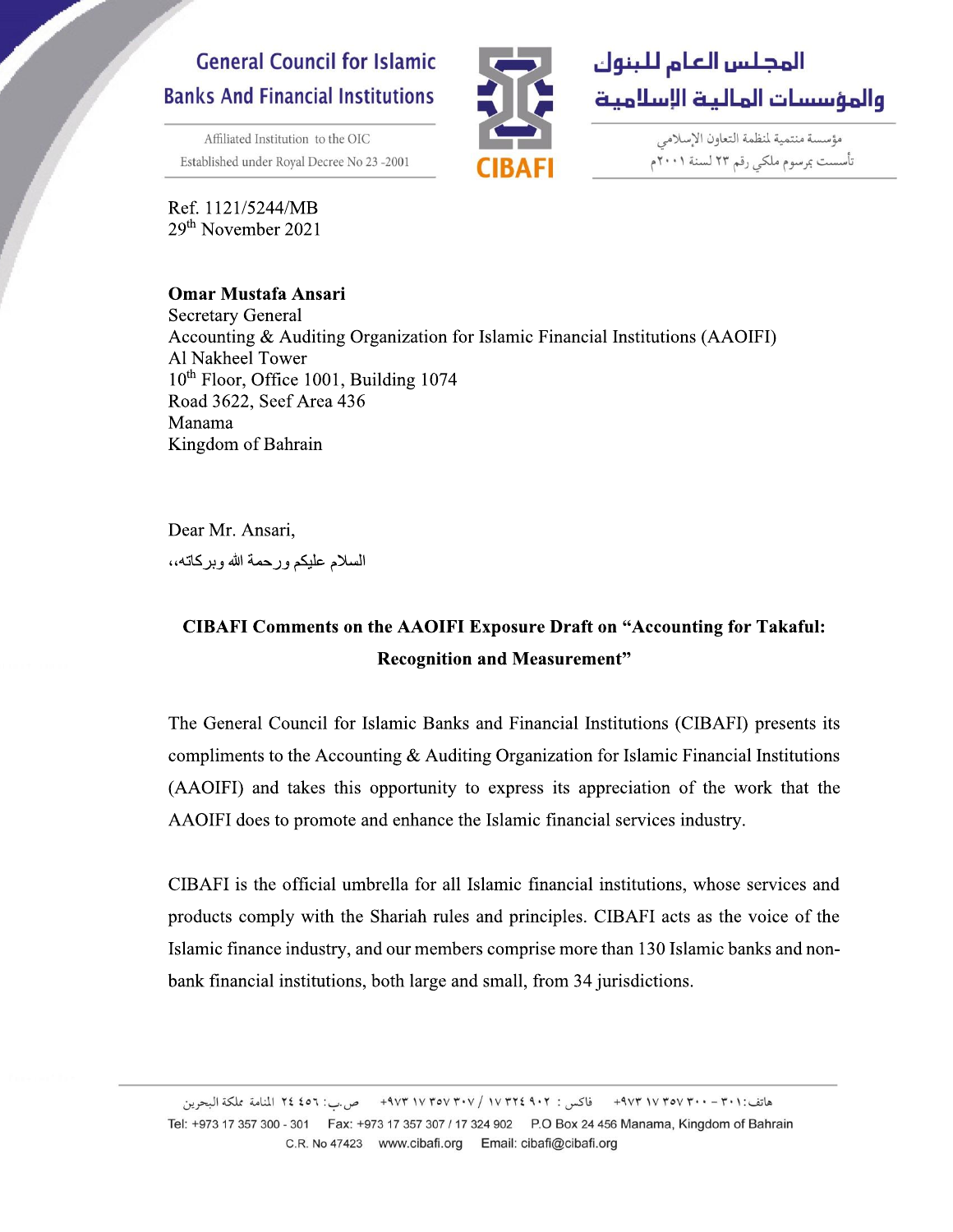We welcome this opportunity to offer our comments and recommendations on the AAOIFI exposure draft (ED) on "Accounting for Takaful: Recognition and Measurement". The comments contained in this letter represent the views of the CIBAFI Secretariat and feedback received from our members.

**First:** CIBAFI and its members noted that there are some points where the language of the ED cannot be easily understood, including places where the meaning can be quite hard to understand. Examples are the definition of 'fair value of future cash flows' in para 4 (c), where there appears to be at least one typographical error, and para 22. It would be helpful for the final standard to be read by an experienced English-speaking copy editor, familiar with the IFRS standards, and revised if needed. The language should be aligned with that of the IFRS to the extent possible without compromising the Islamic specificities.

**Second:** the ED, in para 4, defines some concepts for purpose of interpreting and applying to this standard. In para 4 (1), the definition of re-Takaful is explained where the standard mentioned about the term Tabarru and its role in the formation of re-Takaful PTF. A similar term has been used in some other sections of the standard. However, the term Tabarru is not clearly defined and therefore, for better understanding, it should be defined separately in the definition section of the standard to avoid any confusion.

Also, in para 4 (l), the term "avoidance" is used. This has a particular meaning in the insurance sector which is not appropriate in this context. In any event, the Takaful institution does not in any way diminish its liability to the contributor when it places re-Takaful; should the re-Takaful fail, the Takaful institution still retains that liability. It would be better to replace "avoidance" with "mitigation".

The ED, in para 4 (u) and 4 (v), provided the definitions of Wakala (agency) and Wakala fee (agent's remuneration), however, the definition does not include an explanation as noticed in the other definitions. That definition can include an explanation for further clarification.